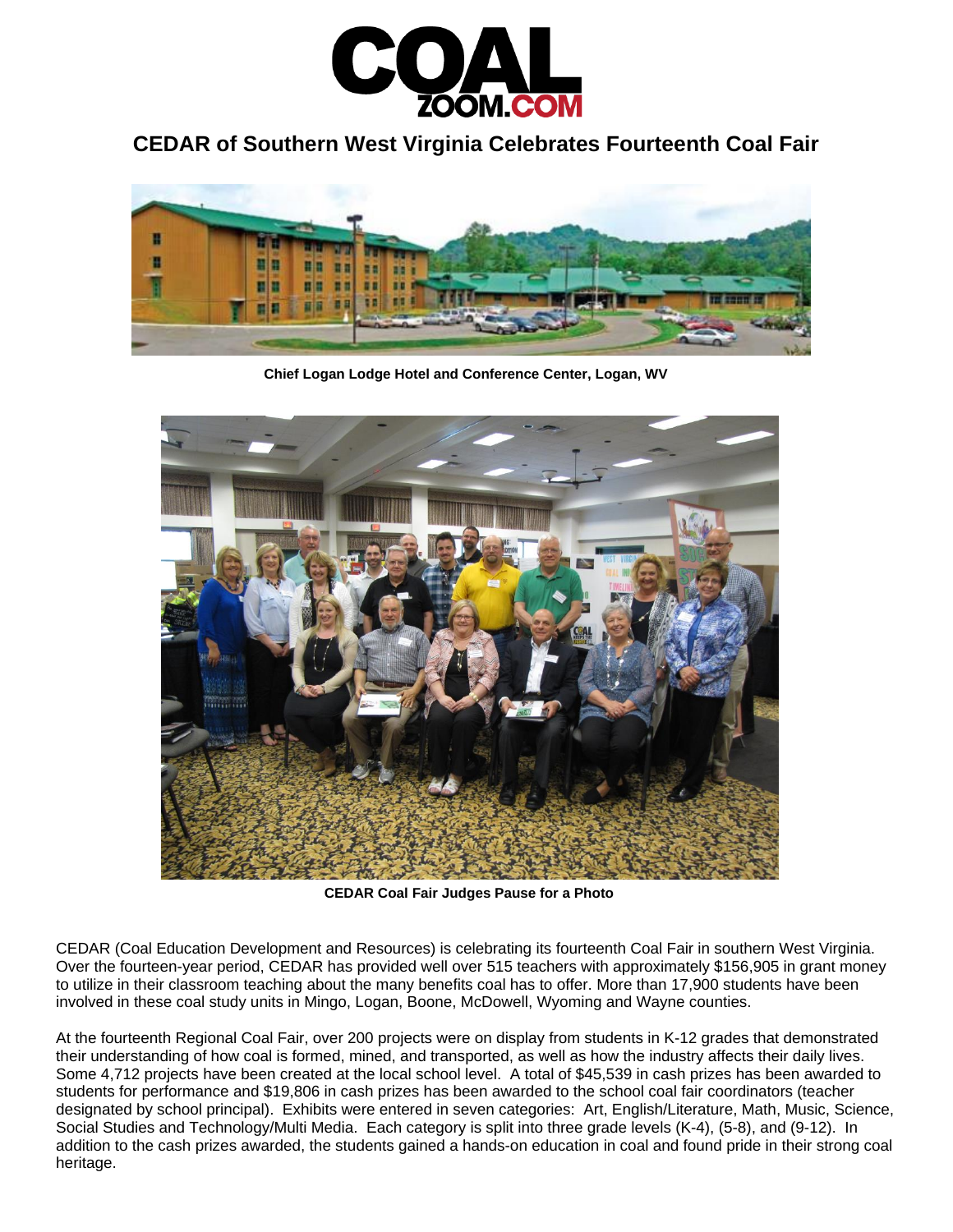During the week of April 20-25, 1000 visitors are expected to tour the projects at the Chief Logan Lodge Hotel & Conference Center, located one mile off US 119 between Logan and Chapmanville WV. Bus tours were scheduled from the participating counties to tour the projects on display. Several winning CEDAR students will present their projects for Tug Valley Mining Institute attendees. Robert E. Murray, founder, Chairman, President & CEO, Murray Energy, is presenting the address to the Tug Valley Mining Institute meeting on Thursday night.

To date, CEDAR and Southern West Virginia Community and Technical College have awarded well over \$90,000 in scholarship monies to students from the participating counties.

CEDAR of Southern West Virginia, Inc. is an all-volunteer, not-for-profit corporation which began as a partnership between the Coal Industry, Business Community, and Educators, created with the purpose of improving the image of the coal industry. CEDAR's mission is to facilitate the increase of knowledge and understanding of the many benefits the Coal Industry provides in our daily lives by providing financial resources and coal education materials to implement its study in the school curriculum.

CEDAR of Southern West Virginia, Inc. board members include John B. Earles, Chris Sykes, Chris Hamilton, Steve Hopta, James Milam, Phillip G. Montague, James M. Mullins, Georgene Robertson, Wilma Zigmond, Bud Clapp, Troy Andes, Brian Varney, Mike Mitchem, JoAnne Tomblin, and Marty Petrunyak. Crystal Hensley is the Coal Study Unit Manager, and Debbie Mudd is the Coal Fair Manager.

CEDAR is working toward securing coal's future TODAY by educating our leaders of TOMORROW! For additional information about CEDAR of Southern West Virginia, Inc., call Georgene Robertson at 304/792-8433.

## **Some Examples of the More Than 200 Entries**

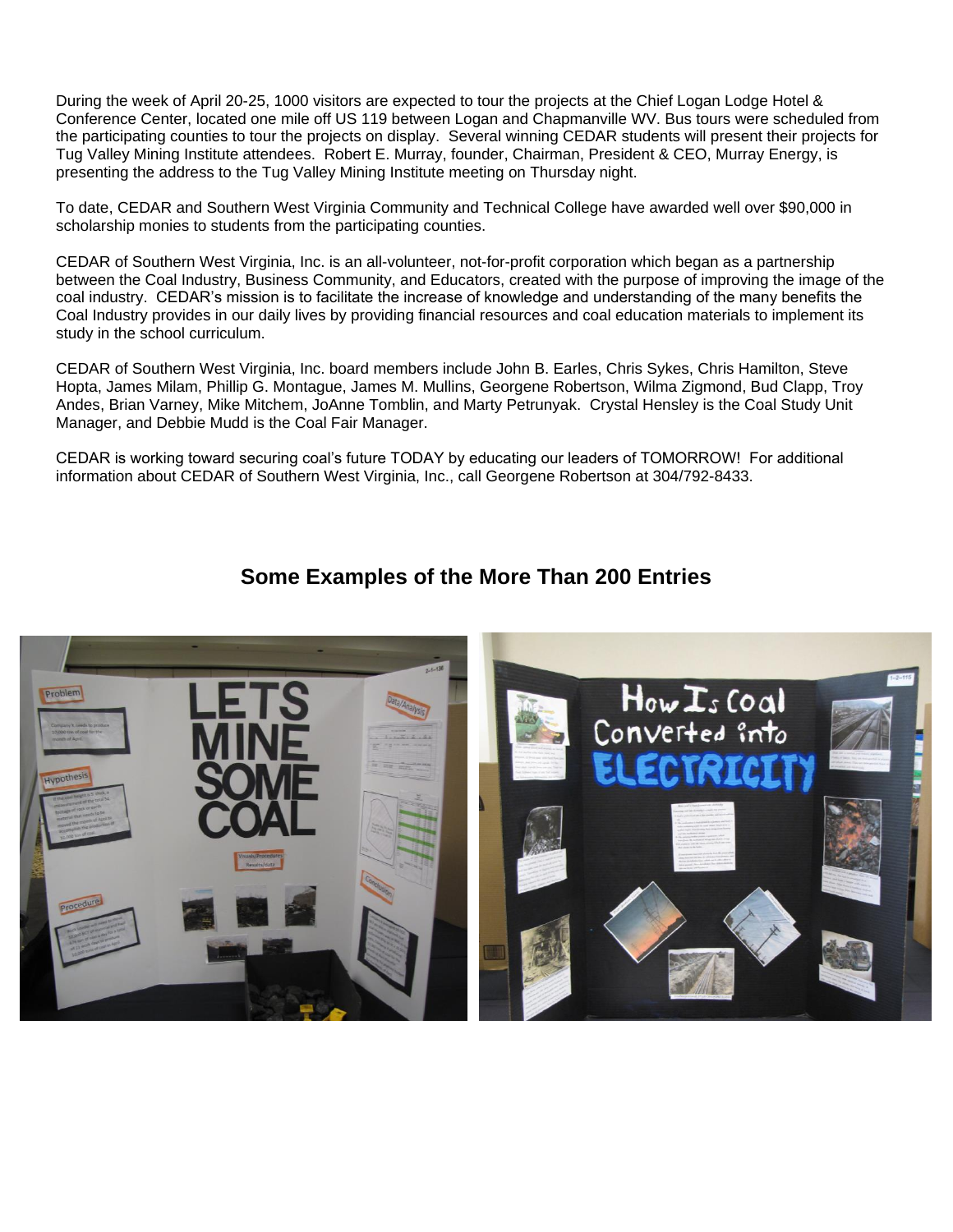